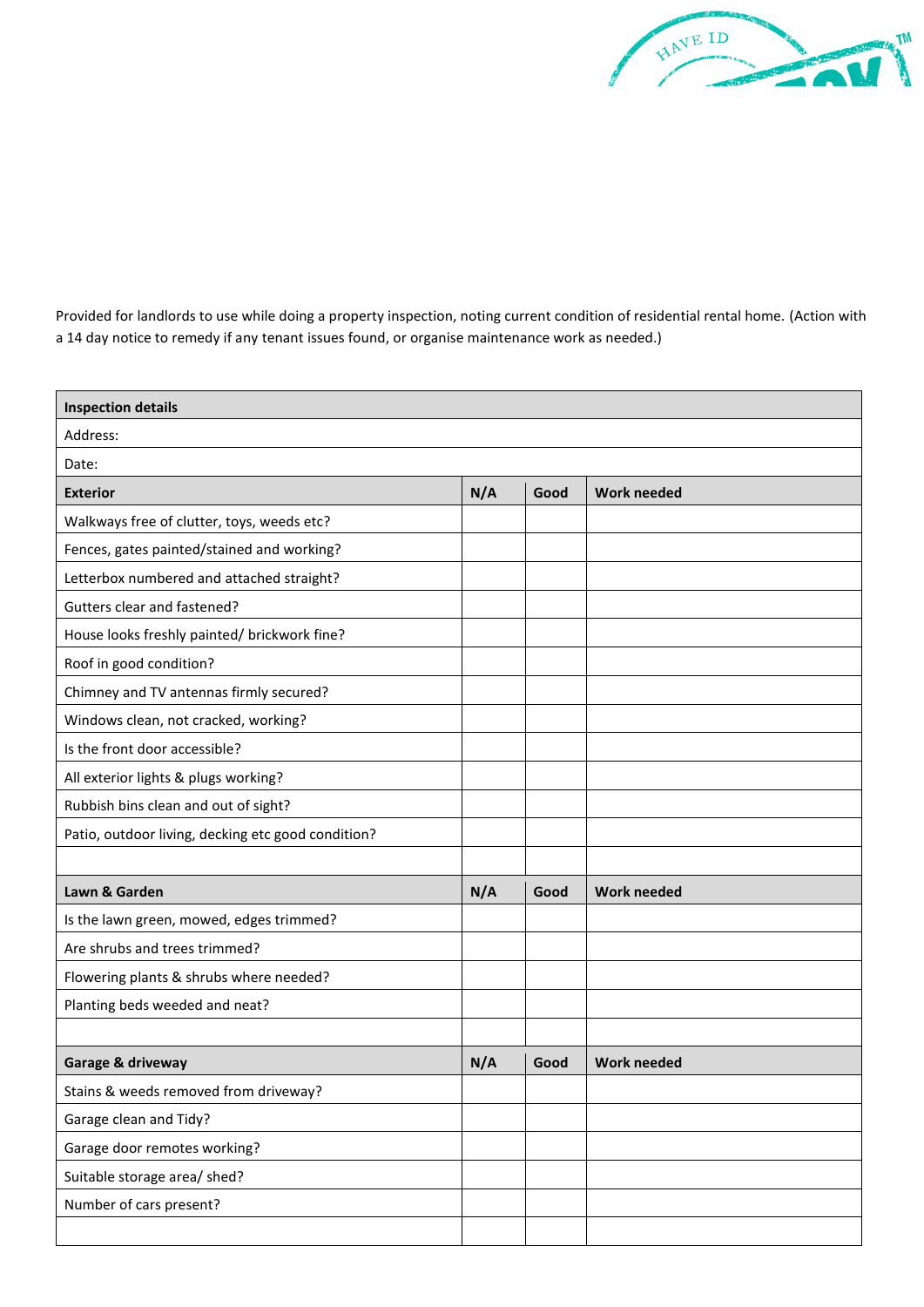| Laundry                                                              | N/A | Good | <b>Work needed</b> |
|----------------------------------------------------------------------|-----|------|--------------------|
| If provided - washing machine working?                               |     |      |                    |
| Tub & laundry area clean & tidy?                                     |     |      |                    |
| Is dryer vented well?                                                |     |      |                    |
| Washing line in good condition?                                      |     |      |                    |
|                                                                      |     |      |                    |
| <b>Interior</b>                                                      | N/A | Good | <b>Work needed</b> |
| All locks and alarm in good working order?                           |     |      |                    |
| Heat pump water drain working and filter cleaned?                    |     |      |                    |
| Fireplace clear of clutter & chimney cleaned?                        |     |      |                    |
|                                                                      |     |      |                    |
| Lounge                                                               | N/A | Good | <b>Work needed</b> |
| Ceiling clean & in good condition?                                   |     |      |                    |
| Walls clean & in good condition?                                     |     |      |                    |
| Flooring clean & in good condition?                                  |     |      |                    |
| Paint& /wallpaper look new?                                          |     |      |                    |
| Light fittings clean and functional?                                 |     |      |                    |
| Provided furniture clean & functional?                               |     |      |                    |
|                                                                      |     |      |                    |
| Kitchen & dinning                                                    | N/A | Good | <b>Work needed</b> |
| Ceiling clean & in good condition?                                   |     |      |                    |
| Walls clean & in good condition?                                     |     |      |                    |
| Floor clean & in good condition?                                     |     |      |                    |
| Paint & / wallpaper look new?                                        |     |      |                    |
| Blinds &/ curtains clean & functional?                               |     |      |                    |
| Sink &/ in-sinkarator working, no leaks, under bench drips?          |     |      |                    |
| Bench top &/ counters undamaged?                                     |     |      |                    |
| Refrigerator & oven clean?                                           |     |      |                    |
| Pantry and Cabinetry clean & all working?                            |     |      |                    |
| Light fittings clean and functional?                                 |     |      |                    |
| Smoke alarm tested working battery?                                  |     |      |                    |
| Adequate ventilation (presence of mould)?                            |     |      |                    |
|                                                                      |     |      |                    |
| Entranceway, dinning, office, hall or other rooms (as<br>applicable) | N/A | Good | <b>Work needed</b> |
| Ceiling clean & in good condition?                                   |     |      |                    |
| Walls clean & in good condition?                                     |     |      |                    |
| Flooring clean & in good condition?                                  |     |      |                    |
| Paint/ wallpaper looking new?                                        |     |      |                    |
| Lighting and Electrical working and in good condition?               |     |      |                    |
| Blinds/curtains clean and functional?                                |     |      |                    |
| Shelving/ furniture provided good condition?                         |     |      |                    |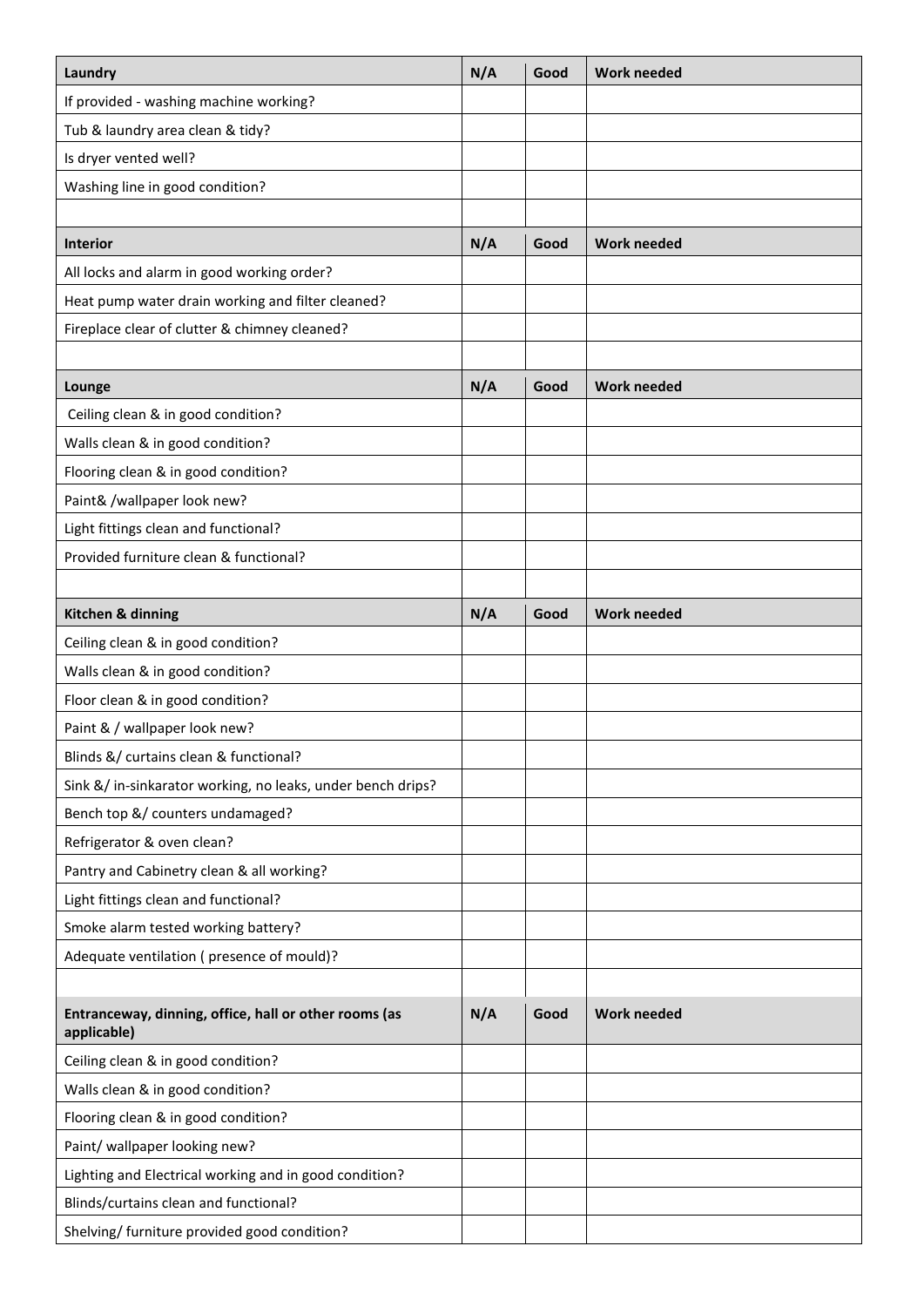| Doors and hardware in good condition?                                |     |      |                    |
|----------------------------------------------------------------------|-----|------|--------------------|
|                                                                      |     |      |                    |
| Main bathroom & toilet                                               | N/A | Good | <b>Work needed</b> |
| Ceiling clean & in good condition?                                   |     |      |                    |
| Walls clean & in good condition?                                     |     |      |                    |
| Flooring clean & in good condition?                                  |     |      |                    |
| Paint & / wallpaper look new?                                        |     |      |                    |
| Blinds &/ frosted glass clean & functional?                          |     |      |                    |
| Hand basin, cabinets & bath clean & good condition?                  |     |      |                    |
| Sealant around basin, bath & shower watertight & no show<br>of wear? |     |      |                    |
| Shower working, no leaks, or drips?                                  |     |      |                    |
| Adequate ventilation & no presence of mould?                         |     |      |                    |
| Towel rails/ heated towel rail & fan working?                        |     |      |                    |
| Mirror in good condition (demisting working?)                        |     |      |                    |
| No cracked tiles & grout in good condition?                          |     |      |                    |
| Lighting and electrical fittings working & in good condition?        |     |      |                    |
| Toilet clean & and functioning well?                                 |     |      |                    |
|                                                                      |     |      |                    |
| <b>Ensuite</b>                                                       | N/A | Good | <b>Work needed</b> |
| Ceiling clean & in good condition?                                   |     |      |                    |
| Walls clean & in good condition?                                     |     |      |                    |
| Flooring clean & in good condition?                                  |     |      |                    |
| Paint & / wallpaper look new?                                        |     |      |                    |
| Blinds &/ frosted glass clean & functional?                          |     |      |                    |
| Hand basin & cabinet clean & good condition?                         |     |      |                    |
| Sealant around basin & shower watertight & no show of<br>wear?       |     |      |                    |
| Shower clean with no leaks, or drips?                                |     |      |                    |
| Adequate ventilation & no presence of mould?                         |     |      |                    |
| Towel rails/ heated towel rail & fan working?                        |     |      |                    |
| Mirror in good condition (demisting working?)                        |     |      |                    |
| No cracked tiles & grout in good condition?                          |     |      |                    |
| Toilet clean & and functioning well?                                 |     |      |                    |
| Lighting & electrical fittings clean & all working?                  |     |      |                    |
|                                                                      |     |      |                    |
| <b>Bedroom 1</b>                                                     | N/A | Good | <b>Work needed</b> |
| Ceiling clean & in good condition?                                   |     |      |                    |
| Walls clean & in good condition?                                     |     |      |                    |
| Flooring clean & in good condition?                                  |     |      |                    |
| Curtains & windowsills clean & functional?                           |     |      |                    |
| Paint/wallpaper looking new?                                         |     |      |                    |